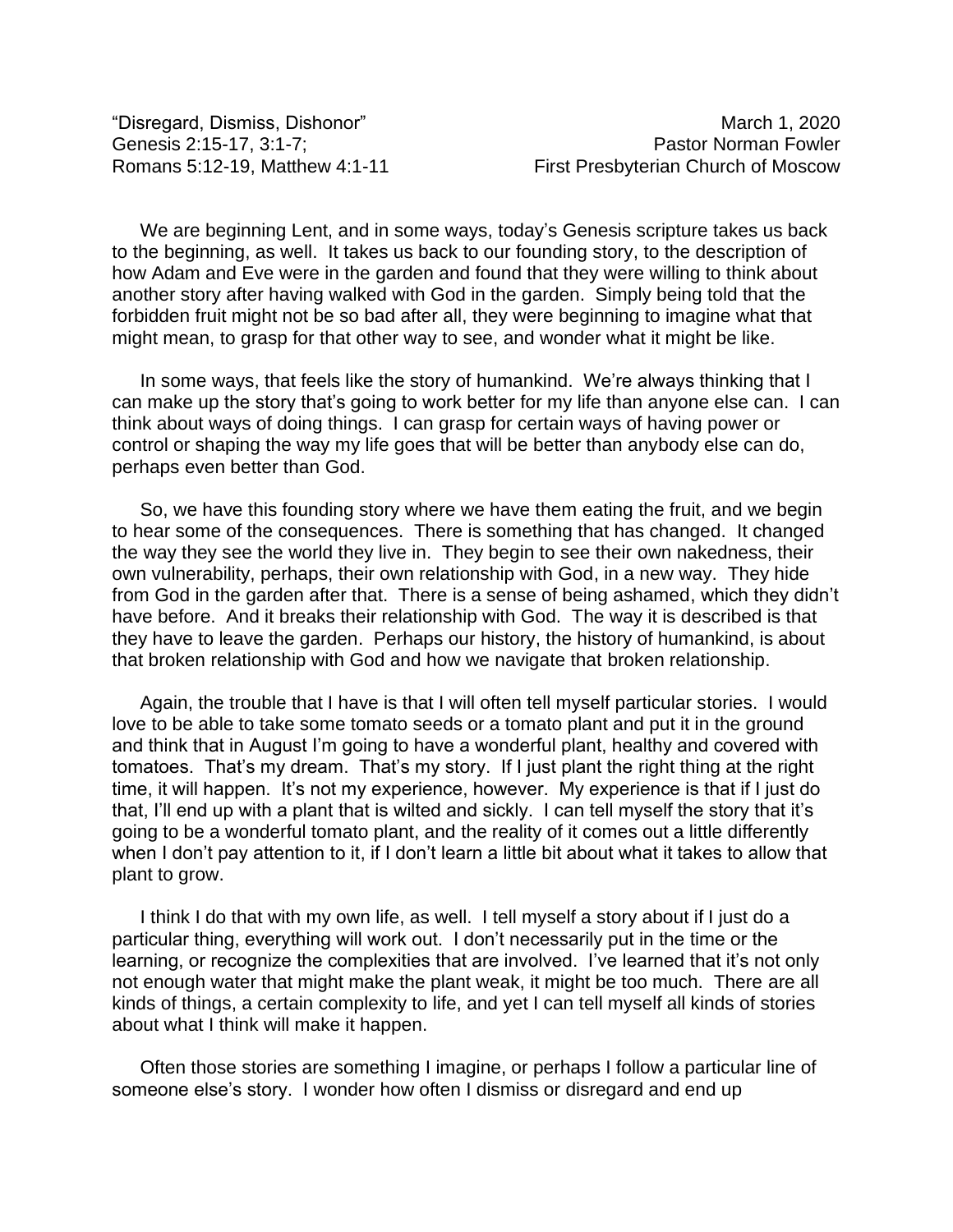dishonoring God's story, God's desire to help me see a way to make the right story, a good story, a story that God's grace enables.

Jesus is in some ways confronted with that idea. He's been in the wilderness for forty days. He's been fasting. He's famished. He wants to eat. So when the tempter comes, when Satan comes and tells him to just turn the stones into bread, he's inviting Jesus to use his relationship with God for his own personal need. Jesus recognizes that and says, "I don't want to put my own need before my relationship with God. One does not live by bread alone, but by every word that comes from the mouth of God." It's a little shift in prioritizing his relationship with God in relation to the temptation that's before him and what's being asked of him—to simply use that relationship for his own satisfaction.

Then Jesus is taken to the pinnacle of the Temple and told, "You can jump off and God will catch you." It's that idea of testing that relationship. I don't know if you've had a friend who is always testing their relationship with you. It shows a lack of trust. It asks something of God. Again, it's using that relationship to make me feel okay. It may have gone beyond that. It may have been showing off. It may have been wanting to demonstrate power for people see. Whatever it is, Jesus is clear. He says, "I don't want to let my desire for testing to get in the way."

I want to note something else about this particular passage. If you've heard of Wendall Berry, he's written a lot about agrarian and environmental concerns. At one of his talks, somebody came up to him and quoted scripture at him, and said, "You must be wrong because here's the scripture that says so." Berry looked at him and said, "Even the devil can quote scripture."

We have to be careful as we think about this. Just because scripture is quoted doesn't mean we have found the truth. What is Jesus focusing on here? He's focusing on the relationship he has with God. Is it the right relationship? Am I trusting in God? Open to God? Listening to God?

Finally, and this is the one that brings it home, the tempter takes him up on a mountain to see the nations of the world and offers Jesus power. This is where it becomes clear. "You have to worship me," the tempter says. Jesus recognizes that's exactly what this is about. It's about breaking the relationship with God. Honoring someone else to gain power. It's so tempting to just give up a little bit of this or that so I can have the power I think I need, gain the control that my life might feel like it doesn't have. Jesus recognizes that honoring something else and disregarding God, dismissing God's ways, dismissing the relationship he has with God, dishonoring God in that way, is exactly what it's all about. So he says, "Worship the Lord your God and serve only him."

That is perhaps a central Lenten question. How am I about honoring, worshiping, paying attention to God, and serving only God? I don't know about you, but that's a difficult question for me to always answer in the positive. Yet, Jesus is willing to send